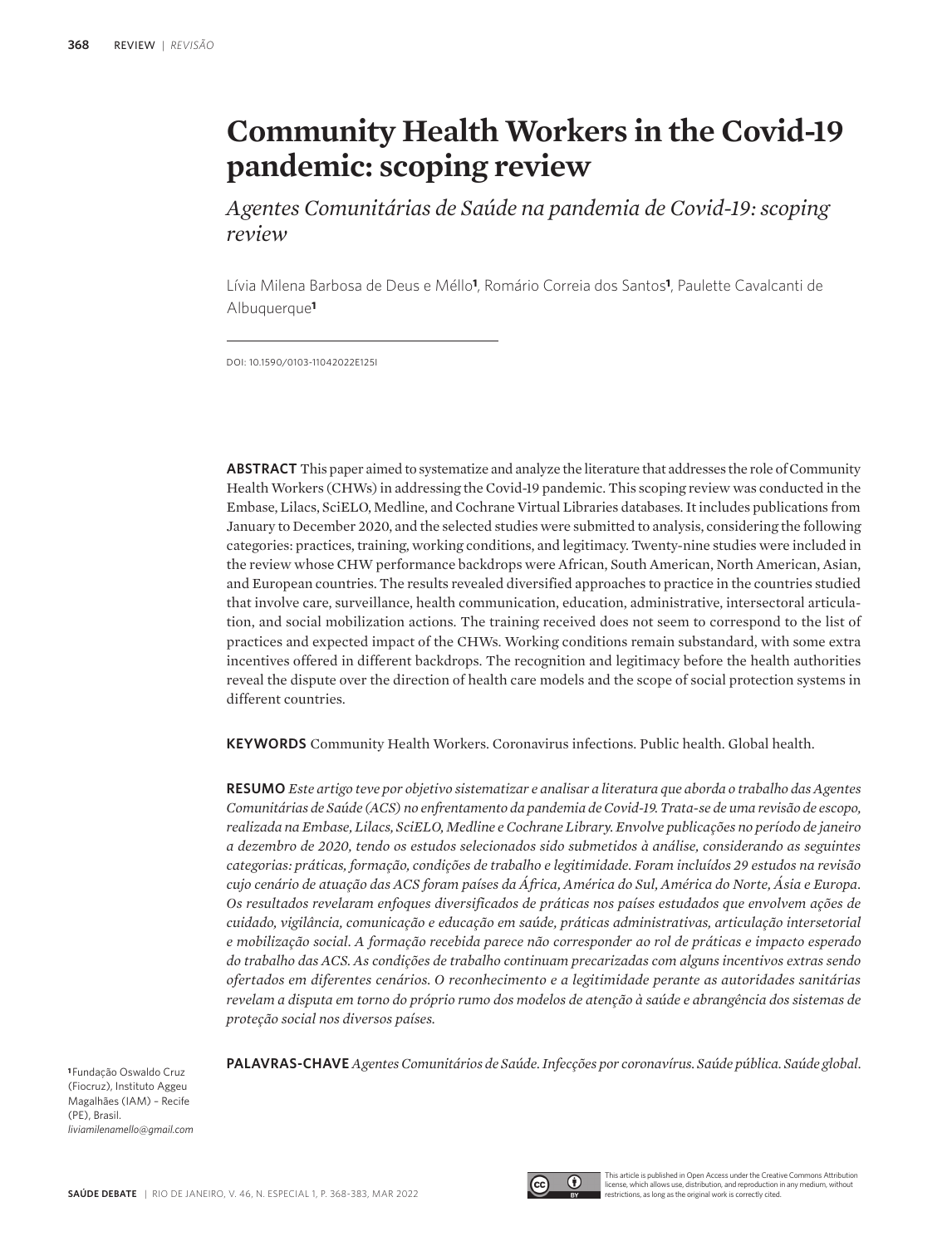#### **Introduction**

The International Labor Organization (ILO) defines Community Health Workers (CHWs) as professionals who provide health education and referrals to a wide range of services, providing support and assistance to communities, families, and individuals with preventive and access measures to adequate social and health services**1**. Much evidence has shown positive results from the work they do in low-, middle- and high-income countries, besides the persisting gaps and barriers that must be overcome regarding the pathways of these workers in the different health systems**2-4**. Regarding action in response to health crisis contexts, the literature clarifies that they bring efficient and effective contributions, such as actions in the HIV, Dengue, Zika, and Ebola epidemics**5,6**.

The International Health Regulations (2005), the Guidelines to Optimize CHW Programs (2018), and the Global Influenza Strategy for 2019-2030 (2019), published by the World Health Organization (WHO), are accumulations and guidelines for countries to improve prevent, protect, and control the international spread of diseases, considering the importance of the involvement of CHWs and communities**7-9**.

In the Covid-19 pandemic, a critical health event, it is essential to place the organic body, the human subject, society, the environment, and culture at the center of the analysis. Thus, the importance of responses that involve both medications and hospital services and complex measures is revealed, and Primary Health Care (PHC) integrated with Epidemiological Surveillance holds a prominent place**10,11**. From this perspective, the CHWs are in a strategic position, reorienting practices to face and mitigate the pandemic effects.

This article aims to systematize and analyze the literature that addresses the work of CHWs in addressing the Covid-19 pandemic, considering recommendations, practices, training, working conditions, and legitimacy.

#### **Material and methods**

This Scoping Review employed the review method proposed by the Joana Briggs Institute (JBI). This method maps the main concepts, clarifies research and knowledge gaps, and synthesizes different types of studies on policies to improve health outcomes**12**.

The Population, Concept, and Context (PCC)**12** strategy was used to build the research question, as follows: P – CHW; C – Work; and C – Covid-19 pandemic. Based on these definitions, the guiding question of this review was defined: How did the CHWs work to face the Covid-19 pandemic, considering recommendations, practices, training, working conditions, and legitimacy?

An electronic search was carried out from February 1 to 20, 2021, in Bireme Virtual Libraries, to access Latin American and Caribbean Literature on Health Sciences (Lilacs) and Scientific Electronic Library Online (SciELO); PubMed, to access studies published in Medical Literature Analysis and Retrieval System Online (Medline); Cochrane Library/Cochrane Database of Systematic Reviews; and the Excerpta Medica Database (Embase).

In the search strategy, we employed the Portuguese Boolean descriptors and operators**13** "Agente Comunitário de Saúde" AND "Coronavirus Infections", registered in the Health Sciences Descriptors (DeCS) and Medical Subject Headings (MeSH). Terms related to "Agente Comunitário de Saúde" were identified in the literature**4,14-17**, which were also searched using the Boolean operators AND and OR, one by one, as detailed in the example below. The following strategy was adopted on February 20, 2020, on Medline, through PubMed:

"Community Health Workers" AND "Coronavirus Infections"; "Frontline health workers" AND "Coronavirus Infections"; "Lay Health Workers" AND "Coronavirus Infections"; "Close-to-community providers" AND "Coronavirus Infections"; "Anganwadi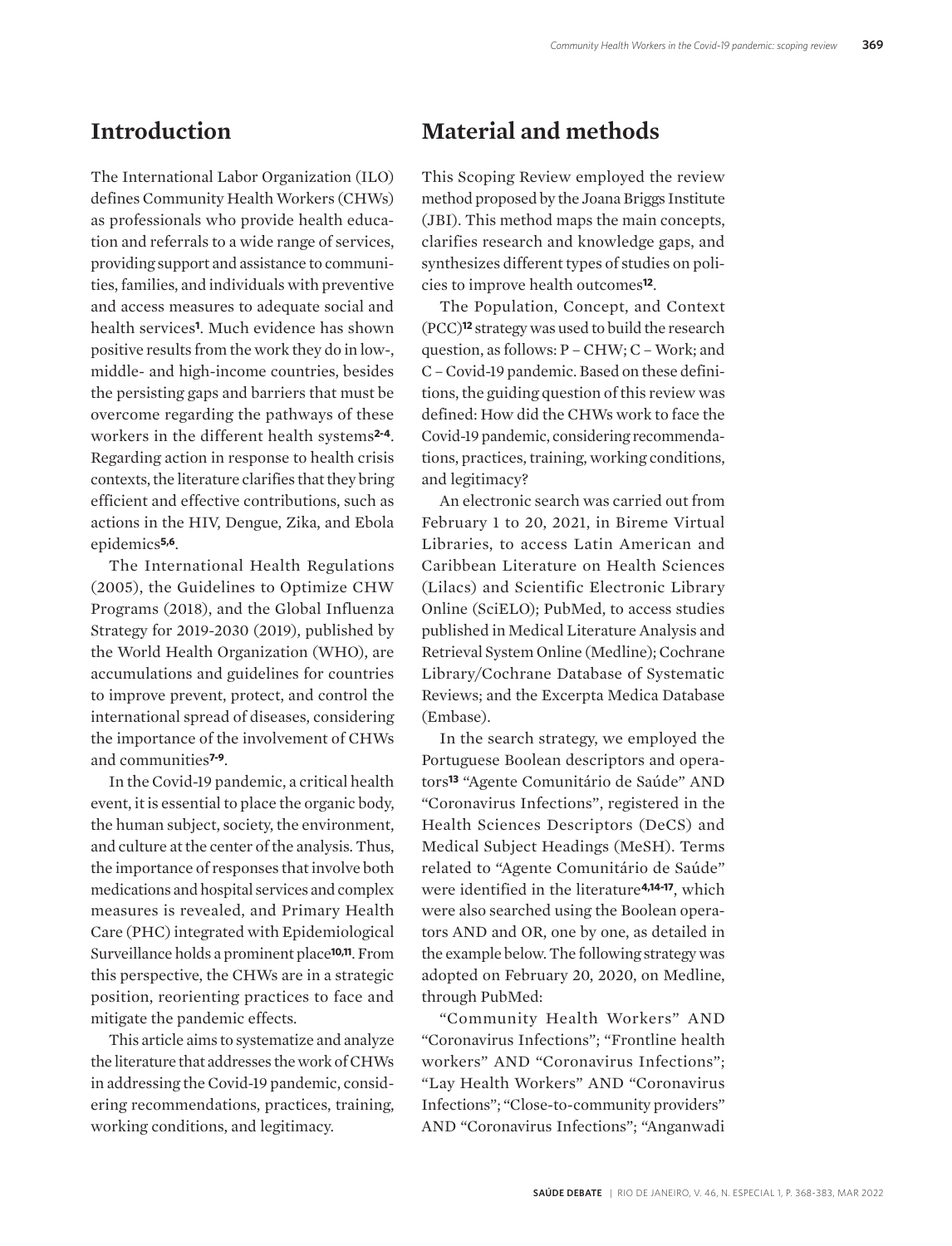Worker" OR "Accredited Social Health Activist" OR "Auxiliary Nurse Midwife" AND "Coronavirus Infections"; "Gizi" OR "Kesehatan" OR "KB" AND "Coronavirus Infections"; "Community Health Agent" AND "Coronavirus Infections"; "Family Welfare Assistant" AND "Coronavirus Infections"; "Shasthya Shebika" AND "Coronavirus Infections"; "Health Assistant" AND "coronavirus infections"; "Community-Based Skilled Birth Attendant" AND "coronavirus infections"; "Community Health Care Provider" AND "Coronavirus Infections"; "Health Extension Worker" AND "coronavirus Infections"; "Health Development Army Teams" AND "Coronavirus Infections"; "Lady Health Worker" AND "Coronavirus Infections"; "Village Health Worker" AND "Coronavirus Infections"; "Village Health Teams" AND "Coronavirus Infections"; "Village Health Volunteer" AND "Coronavirus Infections"; "Home-Based Carer" AND "Coronavirus Infections"; "Lay Counselor" OR "Adherence Counselor" AND "Coronavirus Infections"; "Female Community Health Volunteer" AND "Coronavirus Infections"; "Maternal Child Health Worker" AND "Coronavirus Infections"; "Behvarz" AND "Coronavirus Infections"; "Brigadista" AND "Coronavirus Infections"; "Volunteer Midwives" OR "Volunteer Collaborators" AND "Coronavirus Infections"; "Health Promoters" AND "Coronavirus Infections"; "Community Health Volunteer" AND "Coronavirus Infections"; "Community Health Assistant" AND "Coronavirus Infections"; "Community Based Agent" AND "Coronavirus Infections"; "Health Surveillance Assistant" AND "Coronavirus Infections"; "Agentes Polivalentes Elementares" AND "Coronavirus Infections"; "Community health representatives" AND "Coronavirus Infections"; "Aboriginal health workers" AND "Coronavirus Infections"; "Community health aides" AND "Coronavirus

Infections"; "Community navigators" AND "Coronavirus Infections"; "Health trainers" AND "Coronavirus Infections"; "Paraprofessional home visitors" AND "Coronavirus Infections"; "Community nutrition workers" AND "Coronavirus Infections"; "Barangay Health Workers" AND "Coronavirus Infections".

Subsequently, we filtered studies in English. Spanish, and Portuguese, published between January 1, 2020, and December 31, 2020. The reviewers performed the search strategies individually, with the following inclusion criteria: studies focusing mainly on the work of CHWs in the Covid-19 pandemic; studies published in 2020; and studies in Portuguese, Spanish, or English. On the other hand, the exclusion criteria were studies that do not objectively mention the role of CHWs in the pandemic; studies that mention the CHWs, but do not provide any information that answers the guiding question and the analytical categories; studies whose descriptor is synonymous with CHWs, but the professional object of the study is another actor.

The research was carried out in three steps by two evaluators (L.M and R.C), and disagreements regarding the inclusion or exclusion of the studies were resolved with discussion and the search for consensus. Any unresolved disagreement would require the opinion of a third reviewer (P.C). The first step of identifying the studies was conducted by searching the databases using Boolean descriptors and operators mentioned above, followed by a search for studies in their bibliographic references, for new inclusions, with subsequent elimination of duplicates. The second step consisted of selecting the studies after evaluating the titles and abstracts, reaching the definition of studies for full-text reading. The third step analyzed the full texts and selected those included in the review based on the inclusion and exclusion criteria.

After establishing the corpus of this review, all the studies included were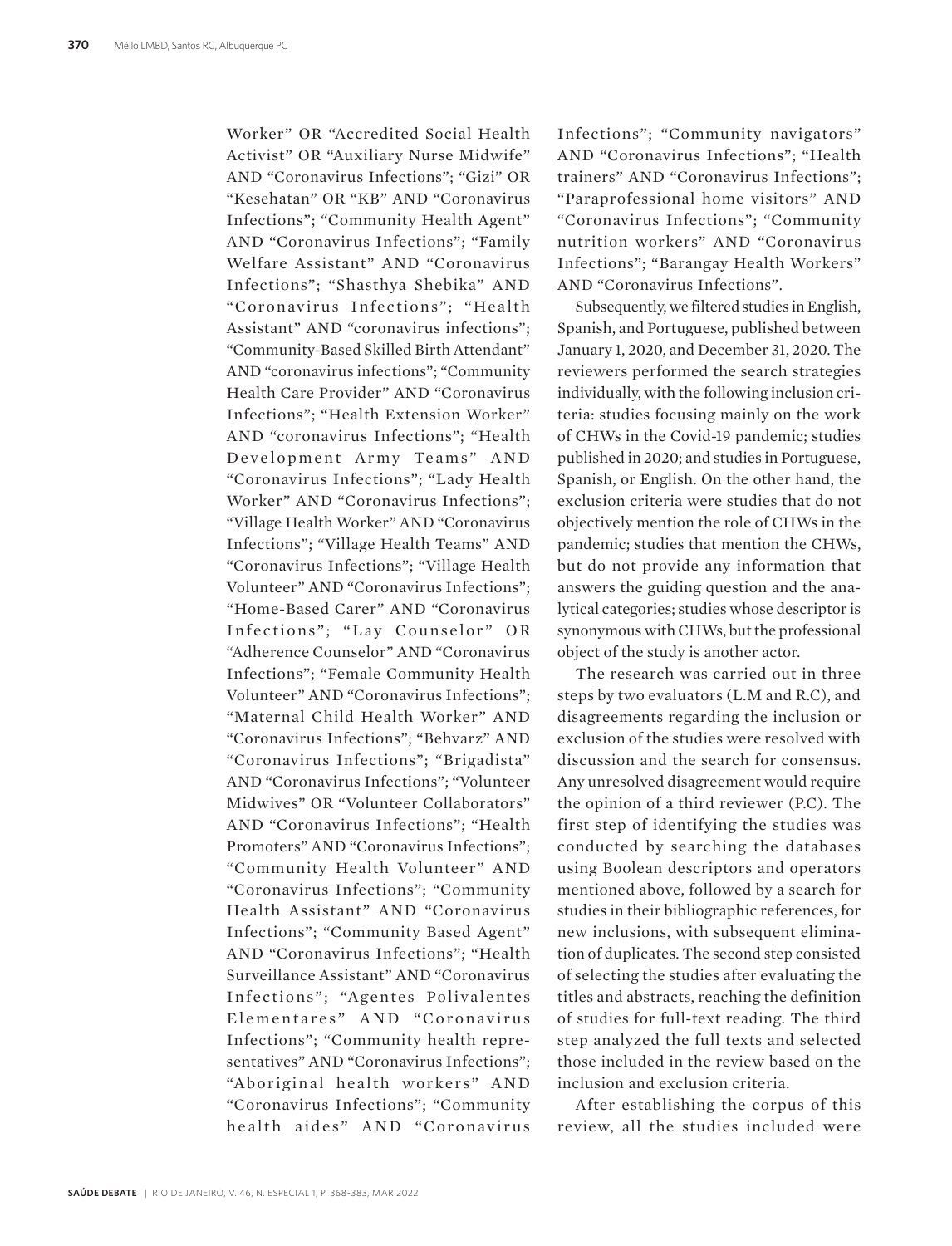systematized in a standard form in Excel®, stratified into predefined categories inductively**18**: practices, training, working conditions, and legitimacy. Underlying categories were delimited throughout the reading and systematization process and are shown in *tables 2 and 3*.

#### **Results**

The search and selection process of studies followed the JBI recommendations and the checklist adapted from the Preferred Reporting Items for Systematic Reviews and Meta-Analyses (Prisma)**12**. A total of

326 studies were identified, 4 of which were indexed in SciELO, 270 in Medline, 7 in Lilacs, 8 in Embase, and 37 in Cochrane. A new inclusion was performed by manually screening the reference list in the selected studies (1), followed by eliminating duplicate studies (9). A total of 318 studies were selected for reading titles and abstracts, and 238 papers were excluded, leaving 35 studies for reading in full. Then, six studies were excluded because they did not meet the inclusion criteria, with the appropriate justifications, leaving out a final sample of 29 studies, which we included in this scoping review (*figure 1*).

Figure 1. Flowchart indicating the study selection process adapted from Prisma



Source: own elaboration.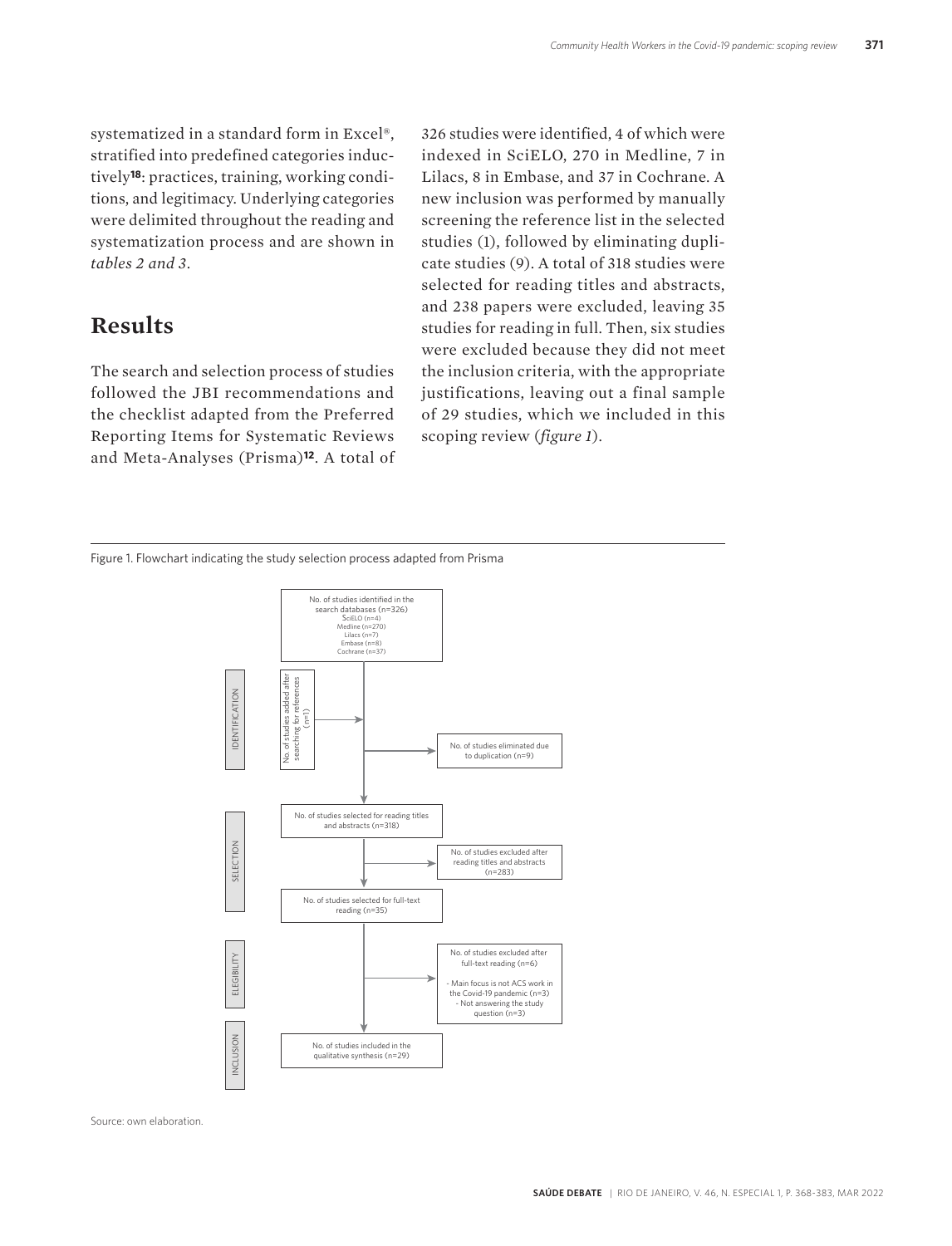*Table 1* presents a summary of the information from the 29 studies included, in which the following distribution was verified regarding the countries/backdrop of the CHWs' action: seven in Africa (South Africa, Liberia, Nigeria, and Zambia), four in South America (Brazil and Peru), nine in North America (U.S.), four in

Asia (India, Philippines, and Vietnam), one in Europe (England) and four without a specified setting. The scoping review included literature review studies (3), qualitative research (13), cross-sectional studies (1), and opinion articles in academic journals (12).

|                                              | Country/        |                                                                       |                       |  |
|----------------------------------------------|-----------------|-----------------------------------------------------------------------|-----------------------|--|
| Authors                                      | <b>Backdrop</b> | <b>Theme</b>                                                          | Study type            |  |
|                                              |                 | <b>Recommendations</b>                                                |                       |  |
| Akseer et al. <sup>19</sup>                  | Not specified   | Mother and child health                                               | Literature review     |  |
| Ballard et al. <sup>20</sup>                 | Not specified   | Rapid action roadmap for coping with the<br>Covid-19 pandemic         | Opinion article       |  |
| Bhaumik et al. <sup>21</sup>                 | Not specified   | Main problems, barriers, and facilitators in the<br>Covid-19 pandemic | Literature review     |  |
| Corburn et al. <sup>22</sup>                 | Not specified   | Work with vulnerable populations                                      | Opinion article       |  |
| Maciel et al. <sup>23</sup>                  | Brazil          | Community Health Worker (CHW) work<br>process                         | Literature review     |  |
| Naylor; Hirschman;<br>Mccauley <sup>24</sup> | U.S.            | Elderly health                                                        | Opinion article       |  |
| Haines et al. <sup>25</sup>                  | England         | Proposal of an CHW program                                            | Opinion article       |  |
| <b>Experience Reports</b>                    |                 |                                                                       |                       |  |
| Nepomnyashchiy et al. <sup>26</sup>          | Africa          | Importance of CHW in the pandemics                                    | Opinion article       |  |
| Brey et al. <sup>27</sup>                    | South Africa    | Medication home delivery                                              | Oualitative research  |  |
| Mash; Goliath; Perez <sup>28</sup>           | South Africa    | Reorganization of Primary Health Care services                        | Oualitative research  |  |
| David: Mash <sup>29</sup>                    | South Africa    | Community screening and testing                                       | Qualitative research  |  |
| Omoronyia et al. <sup>30</sup>               | Nigeria         | Assessment of knowledge and practice                                  | Cross-sectional study |  |
| Sham; Ciccone; Patel <sup>31</sup>           | Zambia          | Epilepsy patient care                                                 | Oualitative research  |  |
| Lotta et al. $32$                            | Brazil          | CHW general work                                                      | Opinion article       |  |
| Duarte et al. <sup>33</sup>                  | <b>Brazil</b>   | Work with nurses                                                      | Oualitative research  |  |
| Reinders et al. <sup>34</sup>                | Peru            | Mother and child health                                               | Qualitative research  |  |
| Mayfield-Johnson et al. <sup>35</sup>        | U.S.            | CHW general work                                                      | Pesquisa qualitativa  |  |
| Logan; Castañeda <sup>36</sup>               | U.S.            | Qualitative research                                                  | Pesquisa Qualitativa  |  |
| Katzman et al. <sup>37</sup>                 | U.S.            | Comparison of CHW work                                                | Oualitative research  |  |
| Peretz; Islam; Matiz <sup>38</sup>           | U.S.            | Continuing Education                                                  | Oualitative research  |  |
| Kerkhoff et al. <sup>39</sup>                | U.S.            | Health determinants                                                   | Qualitative research  |  |
| Waters <sup>40</sup>                         | U.S.            | Testing and care model in the pandemic                                | Qualitative research  |  |
| Rosenthal; Menking;<br>Begay <sup>41</sup>   | U.S.            | CHW general work                                                      | Opinion article       |  |
| Nanda et al. <sup>42</sup>                   | India           | Work in indigenous community                                          | Qualitative research  |  |
| Chatterjee et al. <sup>43</sup>              | India           | Opportunities arising from the pandemic                               | Opinion article       |  |

Table 1. General characteristics of the studies included in the systematic literature review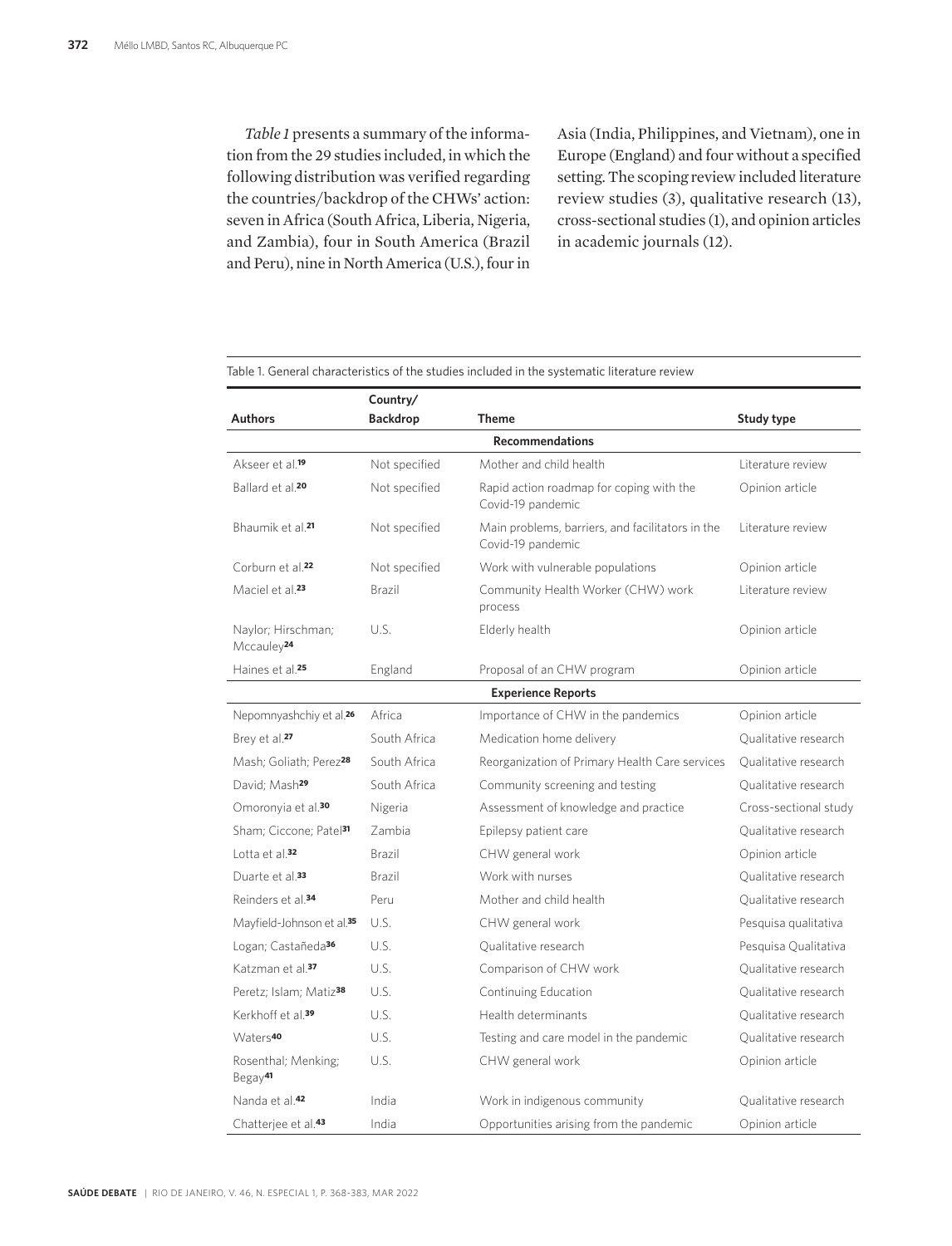|                                | Country/        |                                                           |                 |
|--------------------------------|-----------------|-----------------------------------------------------------|-----------------|
| <b>Authors</b>                 | <b>Backdrop</b> | <b>Theme</b>                                              | Study type      |
|                                |                 | <b>Experience Reports with Recommendations</b>            |                 |
| Wiah et al. <sup>44</sup>      | l iberia.       | Proposal of an CHW program                                | Opinion article |
| Tran et al. <sup>45</sup>      | Vietnam         | CHW general work                                          | Opinion article |
| Palafox et al 46               | Philippines     | Importance of CHW in low- and middle-<br>income countries | Opinion article |
| Goldfield et al. <sup>47</sup> | U.S.            | Opportunities arising from the pandemic                   | Opinion article |

Source: Own elaboration.

## **Comprehensive and diverse practices in the Covid-19 pandemic**

According to the literature we reviewed, the CHWs engaged in diverse activities, varying per the preexisting professional settings and profiles (*table 2*). Care practices during the pandemic involved the continuity or restoration of programs to support sexual and reproductive health and mother and child care**19,20,33,34,36,42,43**.

The integrated management of cases of infectious diseases such as malaria and tuberculosis, and preexisting chronic conditions such as hypertension, diabetes, HIV, epilepsy, and disabilities, have been recorded in the literature, many of which are risk factors for the aggravation of Covid-19**20,22,23,28,31,33,36,43,44**. In this sense, home delivery of medicines has become a practice of CHWs in some countries, minimizing the travel of these groups to services and the risk of contracting the new coronavirus**23,27,28,31,43**.

Monitoring and support in mental health for those who suffer from substance abuse disorders, depression, anxiety, and distress due to bereavement involved actions such as facilitating prescription renewal, scheduling appointments with primary care and mental health providers, such as home visits, telephone monitoring, and traditional healing, in the case of indigenous communities**21,23-25,34,36,40,41,46**.

Home or peridomiciliary visits to monitor patients were interpreted as a dilemma, with some countries maintaining them, others reducing or interrupting them, replacing them with telemonitoring**21,23,31,32,34**. Diagnostic support interventions with temperature, blood pressure, and oximetry measurements were suggested in England**25**, discussing a proposal to implement CHWs in its health system. Although such practices are foreseen in Brazil, they will only be implemented through training, availability of Personal Protective Equipment (PPE), and equipment**23**.

Regarding introducing vaccines and any treatments that may arise for Covid-19, the literature recommends that CHWs contribute to the preparation of health systems and communities**20,23,33,44**. Health surveillance involved carrying out contact tracing, isolation, quarantine, and curfews, based on tribal mandates**20-23,25,26,28,29,33,36,41-43,45,47**, besides monitoring patients and caregivers for the clinical deterioration of Covid-19**20,22- 25,33,38,40,44**. CHWs performing tests were not reported in any study. Environmental surveillance, using single health approaches**21**, was recommended, with reports of jaundice screening, advice on drinking water, and distribution of chlorine solution**43**, besides support for disinfecting surfaces in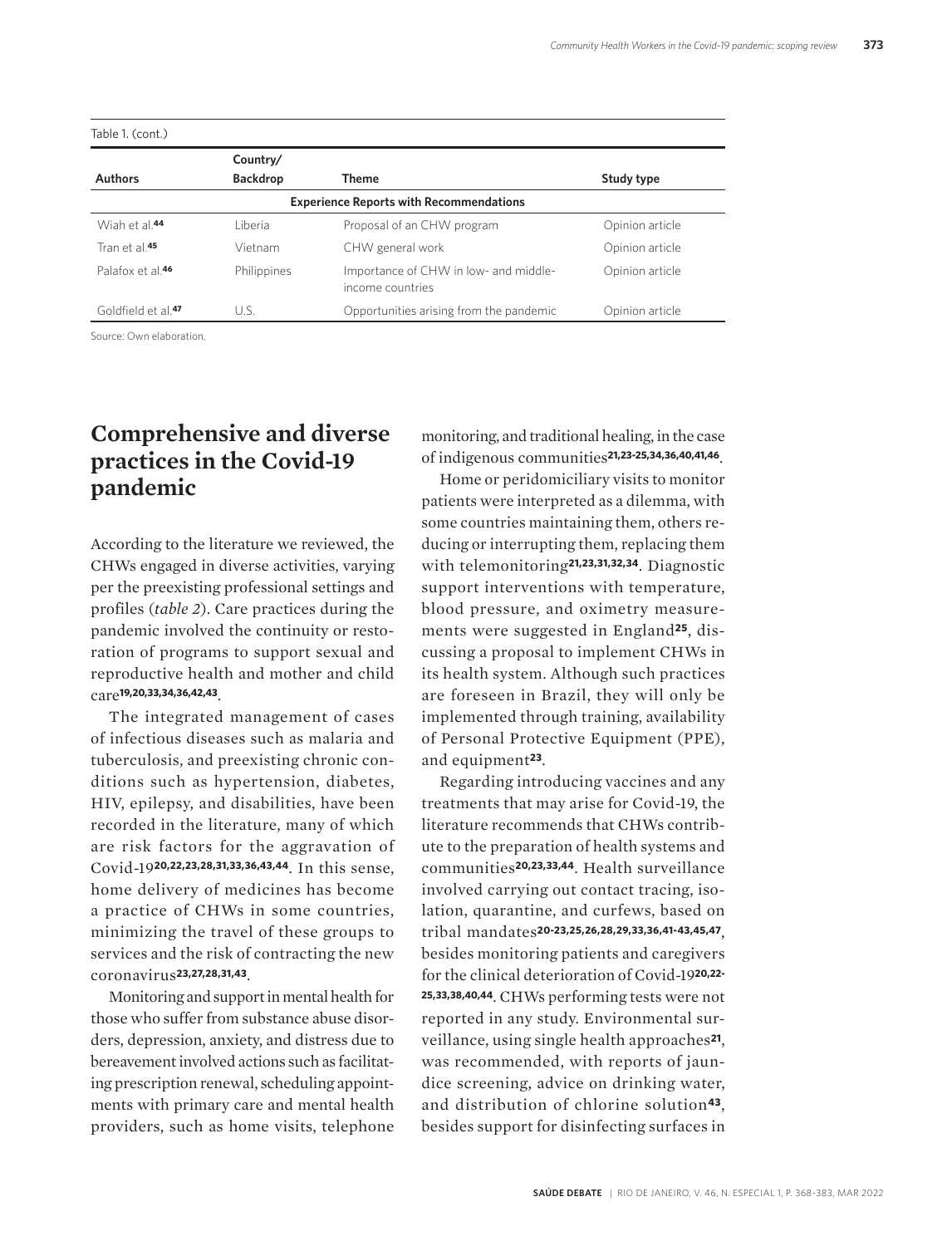communities**20,22,44** and working in sanitary barriers**41**.

Several studies also mentioned the role of CHWs in data collection to understand the pandemic's impact**21,23,25,43,46,47**, which suggests the huge local and national importance of these workers for diagnoses closer to reality. Another important role is related to health education and communication on signs, symptoms, and transmission routes of the virus**20,22,23,28,33,34,39,42,43,46,47**, acting as a bridge to access to the formal health system and telemedicine**20,22,23,33,36,38,46,47**.

In social communication, many studies mentioned the importance of combating misinformation, fake news, fear, stigma towards sick people, and distrust vis-à-vis the health system and vaccines**20,23,33,36,42-44,47**. Strategies were developed in urban and rural areas, including printing educational leaflets and making them available in places of permanent circulation, writing hand hygiene instructions to fix on the walls, postings on social networks, disseminating information

on bicycles or sound cars, radios, and community newspapers**23,36,43**.

A different role in the communicative dimension concerns the linguistic and cultural translation of health protocols and their role as interpreters for doctors in countries with large numbers of immigrants**36,38,41,47**, or huge diversity of dialects**31**. Internally to the PHC services, they organized service flows to avoid crowding**23**. Many studies have described the role of intersectoral actions and social mobilization, such as the delivery of food, cleaning supplies, PPE, and social support for access to income, housing, and employment**20,22-25,33,36,38,39,41,42,43-45**.

Identifying and articulating support in domestic violence situations was also recorded in the reviewed studies since, commonly, CHWs are the first contact in cases of domestic harassment**36,40,43**. In the U.S., they linked clients with legal assistance, including advisory services to regularize their immigration status and explain complex eligibility requirements for various government programs, highlighting advocacy as an essential practice of CHWs**36,38**.

Table 2. Practices developed by CHW in the Covid-19 pandemic, 2020

| <b>Practices</b>                                                                                                                     |                                                                                                          |  |
|--------------------------------------------------------------------------------------------------------------------------------------|----------------------------------------------------------------------------------------------------------|--|
| Care                                                                                                                                 | Country/Backdrop                                                                                         |  |
| 1. Restoration of programs to support maternal and child health and<br>sexual and reproductive health <sup>9,20,33,34,36,42,43</sup> | Brazil (33), U.S. (36), India (42, 43), Peru<br>(34)                                                     |  |
| 2. Integrated management of communicable diseases and care for<br>chronic conditions <sup>20,22-24,28,33,36,43,44</sup>              | South Africa (28), Brazil (23, 33), U.S. (24,<br>36), India (43), Liberia (44)                           |  |
| 3. Home delivery of medications <sup>27,23,28,31,43</sup>                                                                            | South Africa (27, 28), Brazil (23), India (43),<br>Zambia (31)                                           |  |
| 4. Monitoring and support in Mental Health and to bereaved commu-<br>nity members <sup>21,23-25,36,40,41,45,46</sup>                 | Brazil (23), U.S. (24, 36, 40, 41), Philippines<br>(46), England (25), Vietnam (45)                      |  |
| 5. Home or peridomiciliary visits to monitor patients <sup>21,23,31,32,34,35,40</sup>                                                | U.S. (40), Zambia (31), Peru (34), Brazil<br>(19, 23)                                                    |  |
| 6. Assessment of temperature, blood pressure, and oximetry <sup>23,25</sup>                                                          | Brazil (23), England (25)                                                                                |  |
| 7. Support for the introduction of vaccines and Covid-19 treat-<br>ments20,23,33,44                                                  | Brazil (33), Liberia (44)                                                                                |  |
| <b>Health surveillance</b>                                                                                                           | Country/Backdrop                                                                                         |  |
| 8. Support for testing, contact tracking, isolation, and quaran-<br>$\uparrow$ ine <sup>20-23,25,26,28,29,33,36,41-43,45,47</sup>    | South Africa (28, 29), Brazil (23, 33), U.S.<br>(36, 41), India (42, 43), England (25), Viet-<br>nam(45) |  |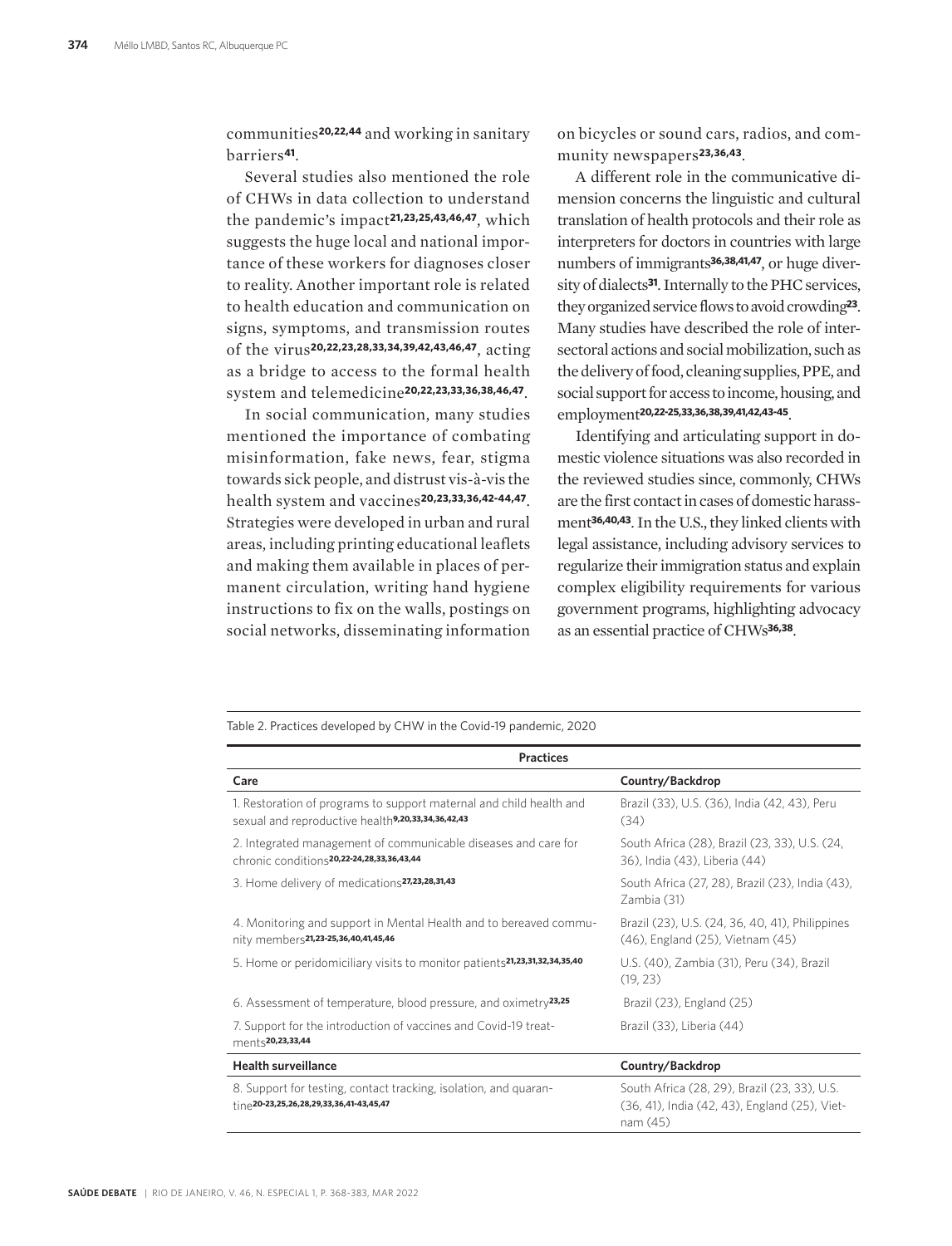#### Table 2. (cont.)

| <b>Practices</b>                                                                                                                                                                                        |                                                                                                            |
|---------------------------------------------------------------------------------------------------------------------------------------------------------------------------------------------------------|------------------------------------------------------------------------------------------------------------|
| 9. Monitoring of patients and caregivers for clinical deterioration of<br>Covid-19 and support for referrals20,22-25,33,38,40,44                                                                        | Brazil (23, 33), U.S. (24, 38, 40), England<br>(25), Liberia (44)                                          |
| 10. Environmental surveillance with unique health approaches and<br>surface disinfection <sup>20-22,43,44</sup>                                                                                         | India (43), Liberia (44)                                                                                   |
| 11. Engagement in sanitary barriers and curfews <sup>41</sup>                                                                                                                                           | U.S. (41)                                                                                                  |
| 12. Data collection to understand the impact of the pandem-<br>$i \in 21, 23, 25, 43, 46, 47$                                                                                                           | Brazil (23), Philippines (46), India (43),<br>England (25)                                                 |
| <b>Health Education and Communication</b>                                                                                                                                                               | Country/Backdrop                                                                                           |
| 13. Education of at-risk communities and populations about signs,<br>symptoms, and transmission routes20,22,23,28,33,34,39,42,43,46 47                                                                  | South Africa (28), Brazil (23, 33), U.S. (39),<br>Philippines (46), India (42, 43), Peru (34)              |
| 14. Engagement as a bridge to access the formal health system and<br>telemedicine20,22,23,33,36,38,46,47                                                                                                | Brazil (23, 33), U.S. (36, 38, 47), Philippines<br>(46)                                                    |
| 15. Organization of hand hygiene posts <sup>20,44</sup>                                                                                                                                                 | Liberia (44)                                                                                               |
| 16. Fight against misinformation, fear, and mistrust <sup>20,23,33,36,42-44,47</sup>                                                                                                                    | Brazil (23, 33), U.S. (36, 47), India (42, 43),<br>Liberia (44)                                            |
| 17. Development of different communication strategies <sup>23,36,43</sup>                                                                                                                               | Brazil (23), U.S. (36), India (43)                                                                         |
| 18. Engagement as linguistic and cultural translator <sup>31,36,38,41,47</sup>                                                                                                                          | U.S. (36, 38, 41, 47), Zambia (31)                                                                         |
| Administrative                                                                                                                                                                                          | Country/Backdrop                                                                                           |
| 19. Organization of the PHC service flow <sup>23</sup>                                                                                                                                                  | Brazil (23)                                                                                                |
| <b>Intersectoral Articulation and Social Mobilization</b>                                                                                                                                               | Country/Backdrop                                                                                           |
| 20. Delivery of food and cleaning supplies and provision of so-<br>cial support to patients who tested positive and their fami-<br>$\left  \right _{\left  \ominus \ominus}$ 20,22-25,33,36,38,39,41-45 | Brazil (23, 33), U.S. (24, 36, 38, 39, 41),<br>India (42, 43), England (25), Liberia (44),<br>Vietnam (45) |
| 21. Identification and coordination of support in domestic violence situ-<br>$\frac{\text{ations}}{\text{36,40,43}}$                                                                                    | U.S. (36, 40), India (43)                                                                                  |
| 22. Facilitation of access to legal advice <sup>36,38,45</sup>                                                                                                                                          | U.S. (36, 38), Vietnam (45)                                                                                |

ource: Own elaboration

### **Professional qualification for new socio-sanitary needs**

Nine studies recommended training to qualify the performance of CHWs in the Covid-19 pandemic**19-25,45,46**, 16 mention concrete qualification experiences carried out in different countries**26,27,30-37,40-44,47**, while four studies did not mention any training offer**28,29,38,39** (*table 3*).

One study suggests continuous training, information sharing, and updates through different means, considering frequent changes in protocols during the pandemic**20**. In-service training involved PHC professionals in India, Brazil, and Peru**33,34,43**, and local and national instructors in Vietnam**45**. The offer of courses by educational institutions specialized in the field was recommended in England**25** and conducted by the University of New Mexico in the U.S.**37**. Most studies suggest using distance learning**20,25,37,42** as an alternative, mentioning the Indian experience of a new Integrated Government Platform for online training**42**.

The reviewed literature presents objectives and content to be considered, such as acquiring knowledge and skills to prevent, detect, and control coronavirus infection**20,22,31,34,36,46,47**;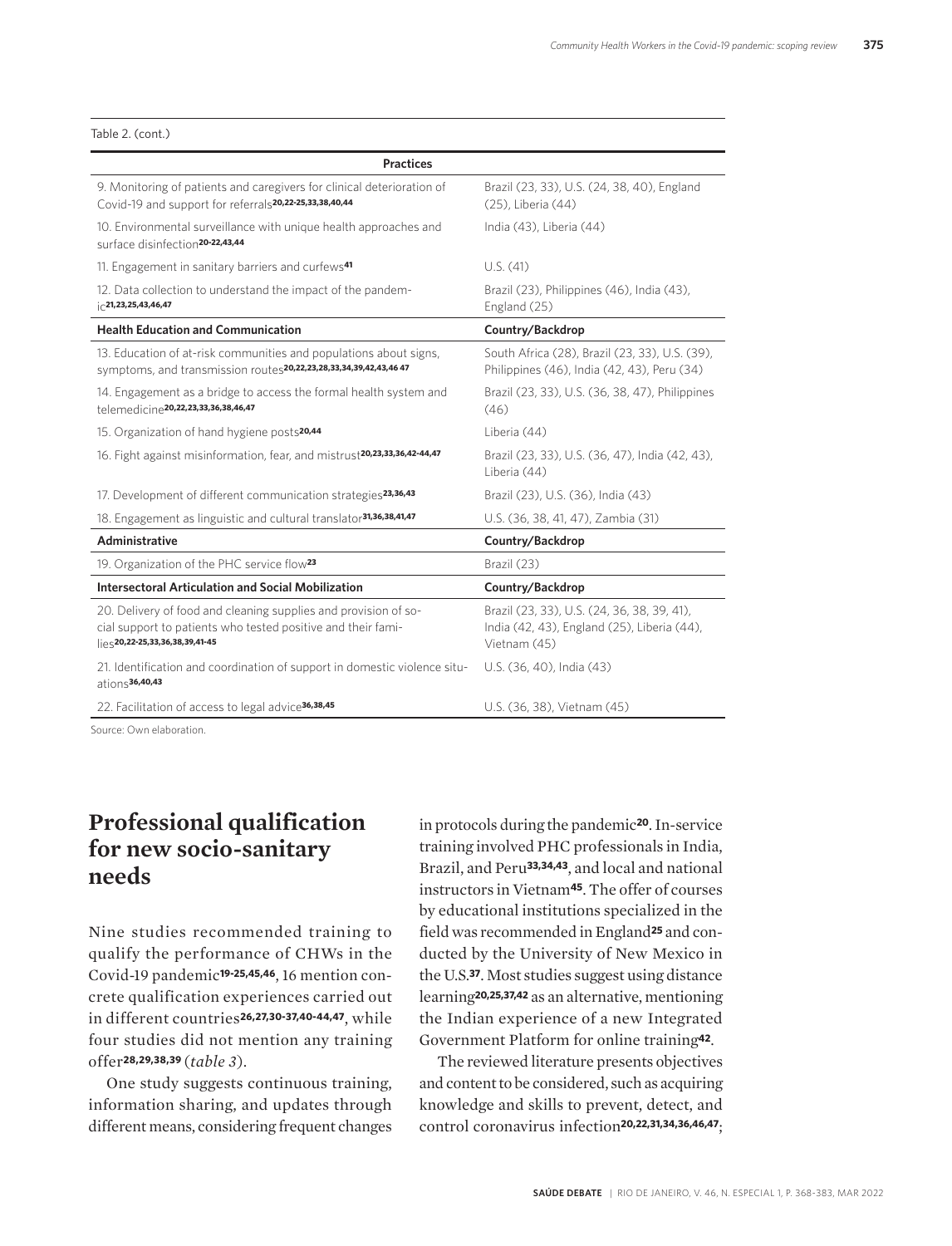use of the Internet and applications**23**; assessments of cognitive, physical, and emotional impairments in older adults post-hospitalized due to Covid-19**24**; first aid and emergency assessment**25**; myths and truths around testing and treatment for Covid-19**36,37**; and proper use of PPE**37**.

A significant issue is the lack of minimum standardization regarding these workers' previous and general training. In Philadelphia, U.S., a high school diploma, and an empathetic personality are required, besides offering a month of training in skills such as motivational interviewing**40**. Indiana, U.S., has a nine-month course to become a CHW, followed by certification**36**. In the Navajo Nation, U.S., all nursing assistants are certified trained as CHWs in the New Mexico Department of Health**41**.

Notably, the lack of training was identified as a significant barrier to the provision of effective services in other epidemics**21**, which seems to be repeated in the current pandemic. In Brazil, only 9% of CHWs have allegedly received training after four months of the pandemic**32**. In Nigeria, an assessment of knowledge and practices related to Covid-19 revealed gaps that suggest negligence in the qualification of these professionals**30**.

#### **Work conditions in the Covid-19 pandemic**

We identified five studies (*table 3*) that mention the substandard working conditions of CHWs in the pandemic**20,26,32,34,42**, including insufficient PPE**20,26,32,34,42**, low wages**32**, or even delayed payment, prejudice, high workload, and lack of psychosocial care**42**. Consequently, attention is drawn to the fact that many CHWs may not be willing or unable to take on additional tasks during the pandemic**46**.

In India and Africa, experiences revealed a lack of infrastructure and insufficient basic supplies for the CHWs to work satisfactorily in the pandemic, harming the safety of these professionals and making them vulnerable to contagion**26,42**. On the other hand, the experiences of Vietnam**31** and Liberia**44** reveal that their CHWs had access to adequate PPE**31,44** and training in its use**44**.

The payment mode worldwide ranged from scholarship holders**39**, salaries**42**, pay-per-performance**20**, to volunteering**19,21**. The literature suggests that remuneration should be implemented**19,35** and that other benefits should be considered, such as providing housing subsidies, training**21**, transport to remote areas**21,30**, and CHWs should be flexible to meet their personal needs and receive paid time off**35**.

Women's poor working conditions were also described and analyzed as a preexisting and escalated issue. As it is a feminized category, it is subject to a greater volume of domestic work in the pandemic and genderbased violence**21,30,42**, such as kidnappings and rapes recorded in rural Nigeria**30**, and other gender prejudice in India**42**.

CHWs' global institutionalization varies and is unspecific per the results of this review and may be linked to Non-Governmental Organizations (NGOs) in South Africa**29**, hospitals, clinics, community organizations, indigenous health services in the U.S.**36,38,40,41**, or local or national health systems in South Africa**28**, Brazil**33**, India**43**, and Vietnam**45**.

The work process can be multidisciplinary in a hospital**38** or PHC setting**33,47**. CHWs can follow-up households ranging from 40 in Zambia**31**, 60-100 in India**43**, to 250 households in South Africa**27**. The coordination or supervision of these professionals can be conducted by local tribal leaders**41**, nurses**27-29,33,44**, or social workers**39,40**.

### **Legitimacy before communities, health teams, and national and international authorities**

Trust in CHWs' work and practice in territories, communities, and in their dialogue with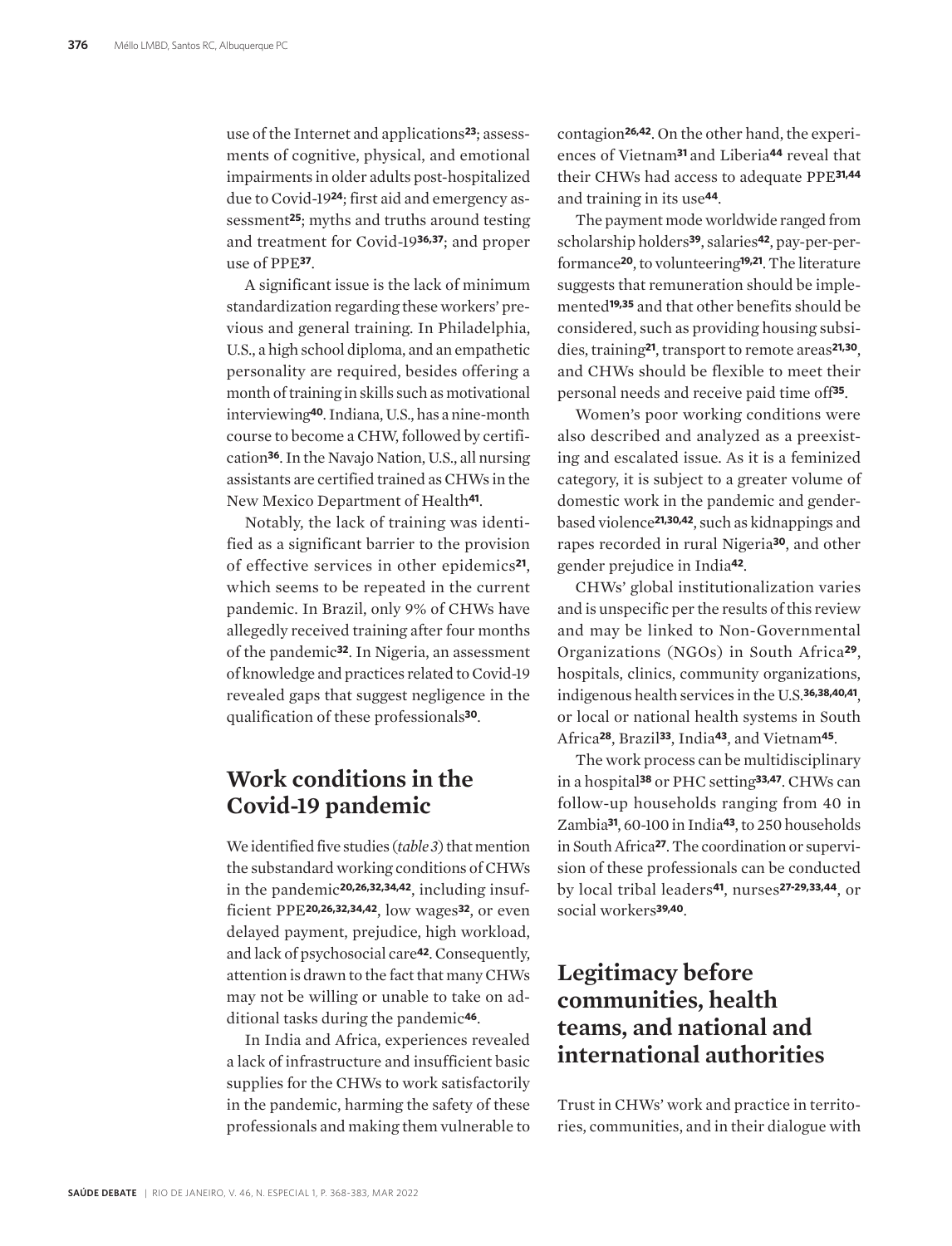national, subnational systems and health services was the main characteristic of legitimacy evidenced in the studies**21,22,26,35, 36,38,42,44,47**, which makes CHWs important workers in building coping strategies for Covid-19, especially in socially vulnerable regions**22,26,47** (*table 3*).

However, challenges are identified in the legitimacy of CHWs in contexts of the political opposition of national authorities to WHO recommendations, as is the case of the Brazilian Republic President**32**. Moreover, there are records of assaults on CHWs in South Africa due to the growing lack of income and food insecurity of the population**29**.

We also identified fears that health professionals may be spreading Covid-19**26,42** and other social stigmas as limited knowledge of CHWs in Zambia**31**. In India, health authorities recognize these workers, either with public congratulations or with the approval of legislation against acts of violence against health professionals and anti-stigma campaigns**42**.

Another aspect that interferes with the legitimacy of CHWs concerns their different belief systems, including indigenous, rural, and immigrant population care settings**30,31,34,36,39,41**, which suggests considering a previous cultural identity when selecting and qualifying professionals for better acceptability in the community. In high-income countries, with increasing immigration, as in the U.S., the importance of mastering the language and the ethnic origin of CHWs is evident, with cases of greater trust and bond with CHWs who master Spanish and recognize the immigration issues of the Latino population served**36,39**.

In March 2020, a global coalition of 16 organizations working with governments in Haiti, Mali, and Nepal issued a stance and technical resource offer document to guide governments to involve CHWs in combating Covid-19**44**. Converging on what appears to be a global movement, U.S. senators have proposed the creation of a National Health Force to recruit, train, and employ hundreds of thousands of CHWs**40**. In England, the feasibility of implementing a program whose estimated cost would be £2.2 billion a year for 100,000 CHWs**25** is being discussed.

| <b>Training</b>                                                                                                                         |                                                       |  |  |
|-----------------------------------------------------------------------------------------------------------------------------------------|-------------------------------------------------------|--|--|
| <b>Responsible for training</b>                                                                                                         | Country/Backdrop                                      |  |  |
| Primary Health Care professionals, with local and national instruc-<br>$\dagger$ ors33,34,43,45                                         | India (43), Brazil (33), Peru (34), Viet-<br>nam (45) |  |  |
| Specialized Education Institutions <sup>25,37</sup>                                                                                     | England (25), U.S. (37)                               |  |  |
| <b>Teaching Mode</b>                                                                                                                    | Country/Backdrop                                      |  |  |
| Distance Learning Mode <sup>20,25,37,42</sup>                                                                                           | England (25), U.S. (37), India (42)                   |  |  |
| <b>Objectives and Contents</b>                                                                                                          | Country/Backdrop                                      |  |  |
| Knowledge and skills to prevent, detect, and control coronavirus infec-<br>$\frac{1}{100}$ 20,22,31,34,46                               | Peru (34), Zambia (31)                                |  |  |
| Use of Internet and apps <sup>23</sup>                                                                                                  | Brazil (23)                                           |  |  |
| Assessments and interventions in cognitive, physical, and emotional im-<br>pairments in post-hospitalization older adults <sup>24</sup> | U.S. (24)                                             |  |  |
| First aid or assessment of medical emergencies <sup>25</sup>                                                                            | England (25)                                          |  |  |
| Myths and truths about Covid-19 testing and treatment <sup>37</sup>                                                                     | U.S. (37)                                             |  |  |
| PPE adequate use <sup>37</sup>                                                                                                          | U.S. (37)                                             |  |  |

Table 3. Characteristics of training, working conditions, and legitimacy of CHW in the Covid-19 pandemic, 2020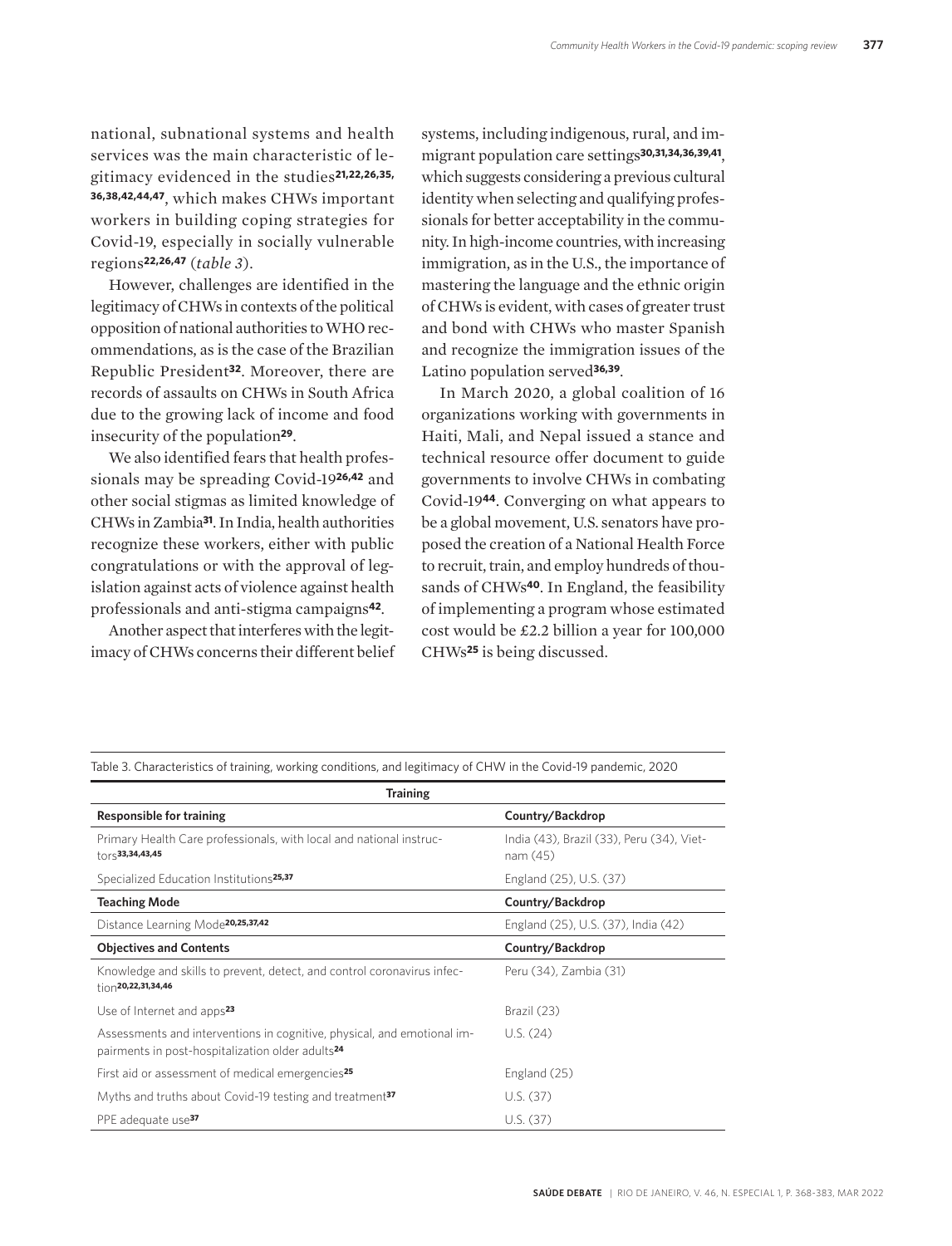| Table 3. (cont.) |  |  |
|------------------|--|--|
|------------------|--|--|

| <b>Training</b>                                                                                                                              |                                                                                             |
|----------------------------------------------------------------------------------------------------------------------------------------------|---------------------------------------------------------------------------------------------|
| <b>Work Conditions</b>                                                                                                                       |                                                                                             |
| Insufficient PPE20,26,32,34,42                                                                                                               | Brazil (32), India (42), Africa (26), Peru<br>(34)                                          |
| Low wages, late payment, high workload, and lack of psychosocial care <sup>32,42</sup>                                                       | Brazil (32), India (42)                                                                     |
| Payment through scholarships, salary, performance, or volunteering <sup>19-21,39,42</sup>                                                    | U.S. (39), India (42)                                                                       |
| Links with NGOs, community organizations, hospitals, clinics, and local and<br>national health systems <sup>28,29,33,36,38,40,41,43,45</sup> | South Africa (29, 28), Brazil (33), U.S.<br>(36, 38, 40, 41), India (43), Vietnam<br>(45)   |
| Multidisciplinary work process in a hospital or Primary Health Care <sup>33,38,47</sup>                                                      | Brazil (33), U.S. (38, 47)                                                                  |
| Coordination or supervision by nurses, doctors, social workers, pharma-<br>cists, or tribal leaders <sup>25,27-29,33,39-41,44</sup>          | South Africa (27, 28, 29), Brazil (33),<br>U.S. (39, 40, 41), England (25), Liberia<br>(44) |
| Legitimacy                                                                                                                                   |                                                                                             |
| Low Legitimacy Indicator                                                                                                                     | Country/Backdrop                                                                            |
| Assaults, kidnappings, rapes, gender prejudice, and low professional train-<br>$ing29-31,42$                                                 | South Africa (29), India (42), Nigeria<br>(30), Zambia (31)                                 |
| Fears that professionals are spreading Covid-1926,42                                                                                         | India (42), Africa (26)                                                                     |
| <b>Increased Legitimacy Indicator</b>                                                                                                        | Country/Backdrop                                                                            |
| Recommendations for strengthening or implementing national CHW pro-<br>grams <sup>19,25,36,40,44</sup>                                       | U.S. (36, 40), England (25)                                                                 |
| Public praise, legislation to fight violence against health professionals, and<br>anti-stigma campaigns by authorities <sup>42</sup>         | India $(42)$                                                                                |
| Recognition of the different belief systems of the populations served by the<br>$CHW$ 30,34,36,39,41,44                                      | U.S. (36, 39, 41), Nigeria (30), Peru<br>(34), Liberia (44)                                 |

Source: Own elaboration.

#### **Discussion**

The studies in this review had different approaches, practices, characteristics, and challenges of CHWs in the Covid-19 pandemic. However, the results highlight the high scientific production in the U.S., while low and middle-income countries, with a great tradition of CHWs programs**15**, barely published or did not publish at all, denoting a structural inequality in scientific and educational development between countries.

The pandemic re-presented the importance of CHWs in ensuring a comprehensive, community-based PHC integrated with active surveillance and comprehensive social protection while revealing the distance between the ideal and the actual. This situation is expressed in the large number of attributions that interprofessional teams should perform, not always guaranteed by the health systems, and the substandard work relationships, which reveals that the CHWs are part of a selective PHC strategy**48**.

In this review, attention is drawn to the lack of specificity of the studies concerning testing for Covid-19, temperature measurement, and oximetry by CHWs, reaffirming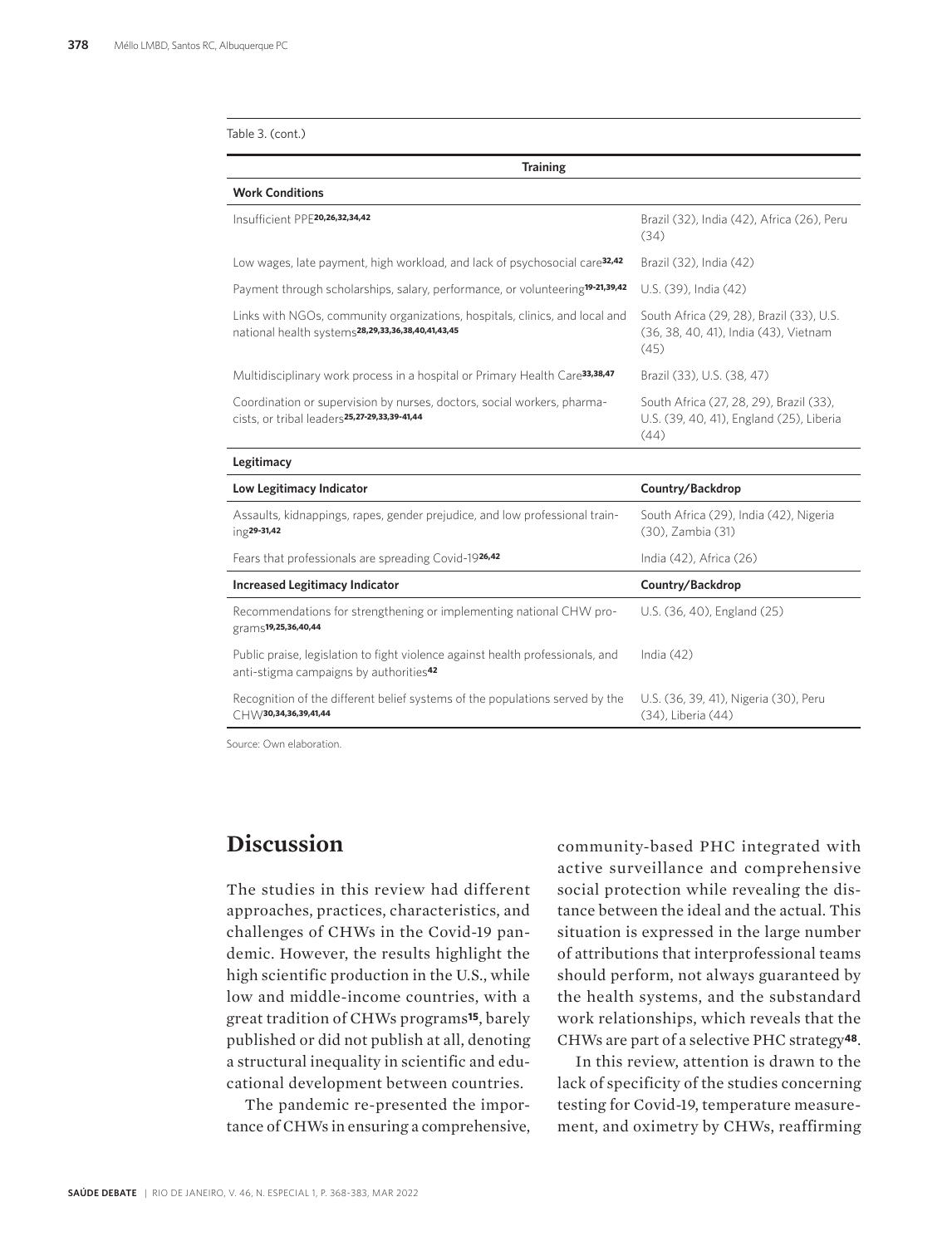the centrality of their practices in non-biomedical care based on education, health promotion, intra, and intersectoral articulation.

Although some studies mention data collection as a CHW practice, they do not reflect on the professional capacity to process and interpret them to intelligently conduct the next step of active and participatory surveillance in the communities. CHWs' relocation to administrative activities within the services or sanitary barriers outside their coverage territory requires critical reflection. They presuppose decreasing the relationship with the community when more significant contact and empathy are expected, generating trust and legitimacy.

Health education and communication practices were challenged to respond to the context of infodemics and fake news**49**, besides inequalities in the access to information technologies in different countries, highlighting the pandemics of this century and CHWs' need to develop new skills.

Few studies in this review presented the role of CHWs in facilitating access to vaccines against Covid-19 or specific training to better act in the face of anti-vaccine movements, which is justified by the study period that did not cover the vaccination phase of the world population, started in December 2020 in the U.K. Likewise, the approach to post- Covid sequelae and mental illness requires further investigation, especially on how CHWs can carry them out.

The number of intersectoral articulation and community mobilization experiences developed by the CHWs in coping with the health-disease process determinants is notorious, which leads us to reflect on charitable solidarity and the importance of establishing short, medium, and longterm public policies on food security and universal basic income in national states and international organizations. In this regard, we highlight the advocacy activity undertaken by CHWs in some countries, which can be better investigated as an analytical category in other comparative studies.

Unlike the paths of other health categories, in general, the work of CHWs did not move towards professionalization, which significantly collides with low definition regarding the curricula of their general education**8**. While the health crisis is an opportunity for a more significant opening for such investments, the reviewed literature brought few elements regarding the training processes offered, lacking further studies to understand the character and impact of the training developed in the pandemic responses.

Furthermore, the popular origin, feminization, and poor working conditions are hallmarks of CHWs in many contexts, reflecting the reality of the communities where they are inserted, on the one hand, and, on the other, the frequent social and sexual division of work in the health sector in many countries**50**. This reality points to the relevance of combining political struggles for better community living conditions with struggles for better working conditions, especially in pandemic contexts.

#### **Final considerations**

The findings of this review are presented as a subsidy for formulators and implementers of health policies and workers who require evidence to better support their negotiation agendas. It is also relevant to researchers in the field, as it points out gaps that must be better explored in future research projects.

A limitation of this study was the poor historical contextualization of CHWs' institutionalization and the pandemic backdrop in each country, given the coverage. The authors suggest conducting evaluative studies on the efficacy and effectiveness of CHWs, which could better support decisionmakers for allegedly frequent pandemic settings.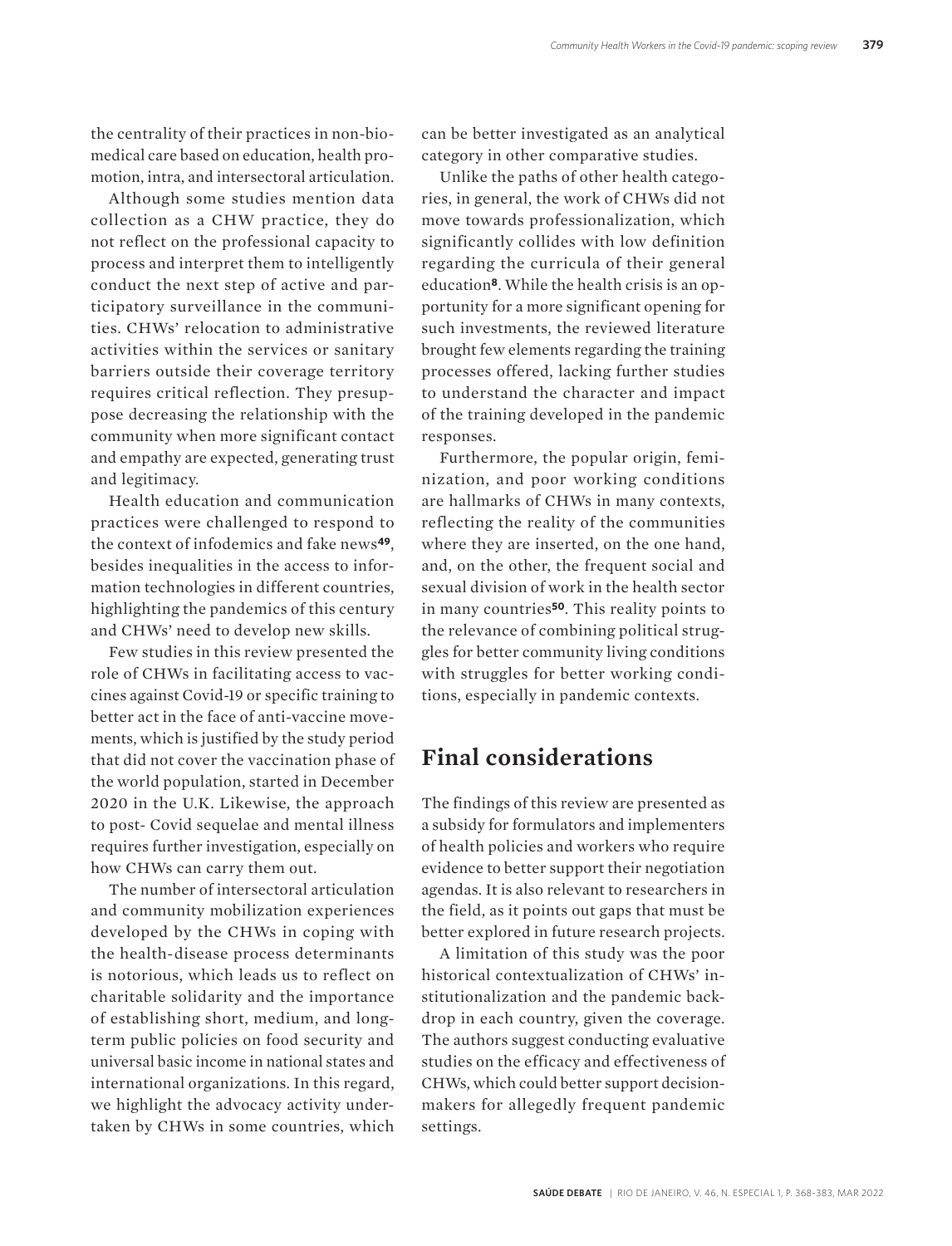Ultimately, we emphasize that CHWs' future is nested in the dispute throughout the health care model in each country and the scope of social protection systems, insofar as the effectiveness of their actions depends on economic, social, and political support through broad and general struggles within society.

#### **Collaborators**

Méllo LMBD (0000-0001-5737-751X)\*, Santos RC (0000-0002-4973-123X)\* and Albuquerque PC (0000-0001-8283-5041)\* contributed equally to the elaboration of the manuscript.  $\blacksquare$ 

#### **References**

- 1. International Labour Office. International Standard Classification of Occupations 2008 (ISCO-08): structure, group definitions and correspondence tables. [Local desconhecido]: International Labour Office; 2012.
- 2. Perry H. Health for the people: National community health worker programs from Afghanistan to Zimbabwe. Washington, DC: USAID; 2020.
- 3. Lu C, Palazuelos D, Luan Y, et al. Development assistance for community health workers in 114 low- and middle-income countries, 2007-2017. Bull World Health Organ. 2020 [acesso em 2021 fev 2]; 98(1):30-39. Disponível em: doi: 10.2471/BLT.19.235499.
- 4. Najafizada SA, Bourgeault IL, Labonte R, et al. Community health workers in Canada and other high- -income countries: A scoping review and research gaps. Can J Public Health. 2015 [acesso em 2021 fev 2]; 106(3):e157-64. Disponível em: https://pubmed. ncbi.nlm.nih.gov/26125243/.
- 5. Silva NHLP, Cardoso CL. Agentes comunitários de saúde: sentidos acerca do trabalho em HIV/AIDS. Psicol. Soc. 2008 [acesso em 2021 fev 2]; 20(2):257- 266. Disponível em: https://www.scielo.br/j/psoc/a/ PtFfb38XDv7jnZThz3qgdDP/?lang=pt.

\*Orcid (Open Researcher and Contributor ID).

- 6. Boyce MR, Katz R. Community Health Workers and Pandemic Preparedness: Current and Prospective Roles. Front Public Health. 2019 [acesso em 2021 fev 2]; 7:62. Disponível em: https://www.ncbi.nlm.nih.gov/ pmc/articles/PMC6443984/.
- 7. World Health Organization. International health regulations (2005). [Local desconhecido]: World Health Organization; 2005.
- 8. World Health Organization. WHO guideline on health policy and system support to optimize community health worker programmes. [Local desconhecido]: World Health Organization; 2018.
- 9. World Health Organization. Global influenza strategy 2019-2030. [Local desconhecido]: World Health Organization; 2019.
- 10. Almeida Filho ND. Modelagem da pandemia Covid-19 como objeto complexo (notas samajianas). Estud. Av. 2020 [acesso em 2021 fev 2]; 34(99),97-118. Disponível em: https://www.scielo.br/j/ea/a/PYKMh83rM m77yFnjxCWzLMy/?lang=pt.
- 11. Giovanella L, Vega R, Tejerina-Silva H, et al. ¿Es la atención primaria de salud integral parte de la respuesta a la pandemia de Covid-19 en Latinoaméri-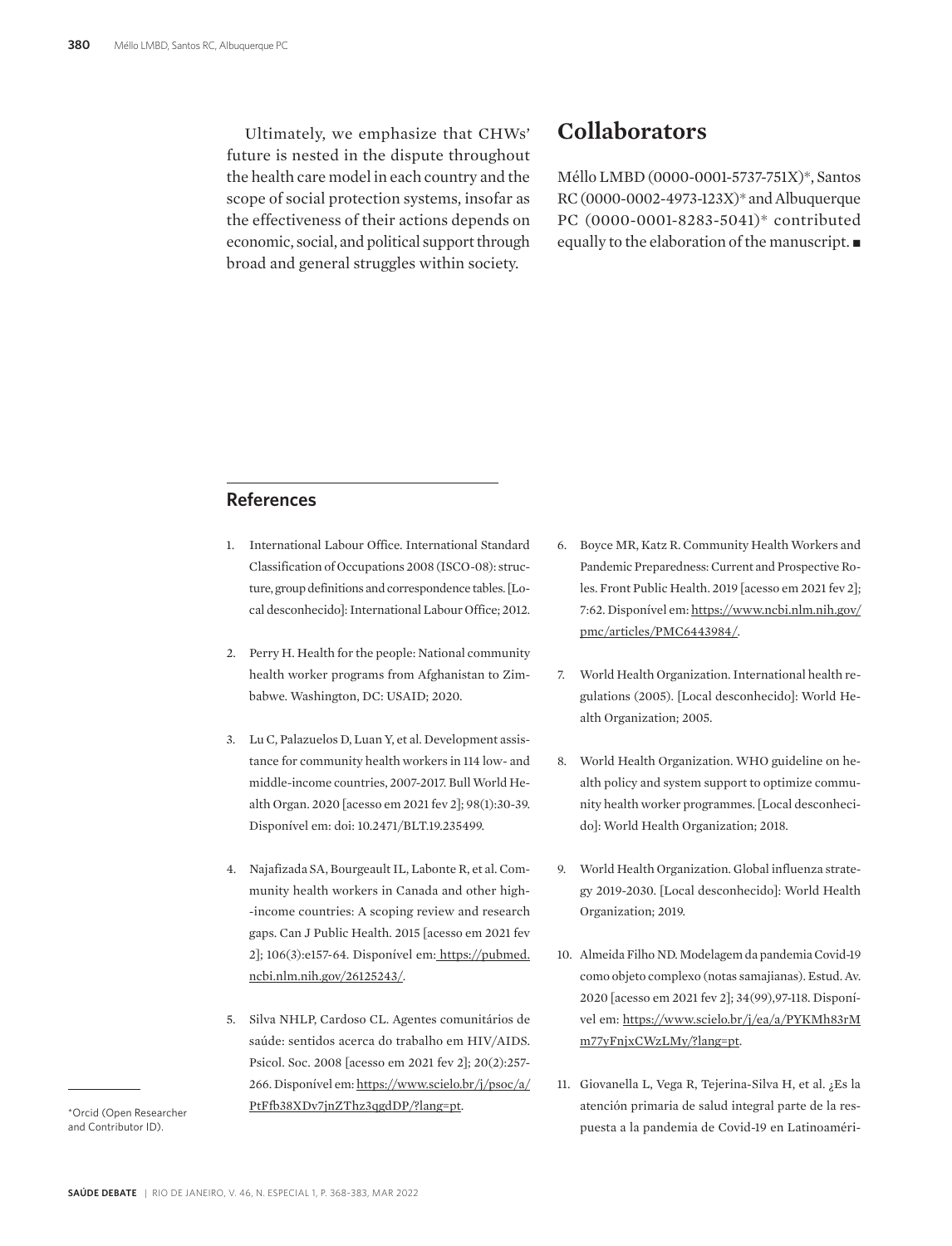ca? Trab. Educ. Saúde. 2021 [acesso em 2021 fev 2]; 19:e00310142. Disponível em: https://www.scielo. br/j/tes/a/CJX9Rs5gSBJmsMrfwhkdJrL/.

- 12. Joanna Briggs Institute. Methodology for JBI Scoping Reviews - Joanna Briggs 2015. Australia: JBI; c2015. [acesso em 2021 jul 11]. Disponível em: https://nursing. lsuhsc.edu/JBI/docs/ReviewersManuals/Scoping-.pdf.
- 13. Santos CM, Pimenta CA, Nobre MR. A estratégia PICO para construção da pergunta de pesquisa e busca de evidências. Rev Lat Am Enfermagem. 2007 [acesso em 2021 fev 2]; 15(3):508-11. Disponível em: https:// nursing.lsuhsc.edu/JBI/docs/ReviewersManuals/ Scoping-.pdfhttps://www.scielo.br/j/rlae/a/CfKN nz8mvSqVjZ37Z77pFsy/?lang=pt.
- 14. Queiros AALD. A prática dos agentes comunitários de saúde na América Latina: origem, contradições e desafios para o cuidado em saúde no começo do século XXI. [tese]. São Paulo: Universidade de São Paulo; 2015. 143 p.
- 15. Perry HB, Zulliger R, Rogers MM. Community health workers in low-, middle-, and high-income countries: an overview of their history, recent evolution, and current effectiveness. Annu Rev Public Health. 2014 [acesso em 2021 fev 2]; 35:399- 421. Disponível em: https://pubmed.ncbi.nlm.nih. gov/24387091/.
- 16. Mallari E, Lasco G, Sayman DJ, et al. Connecting communities to primary care: a qualitative study on the roles, motivations and lived experiences of community health workers in the Philippines. BMC Health Serv Res. 2020 [acesso em 2021 fev 2]; 20(1):860. Disponível em: https://bmchealthservres.biomedcentral.com/articles/10.1186/s12913-020-05699-0.
- 17. Henderson S, Kendall E. 'Community navigators': making a difference by promoting health in culturally and linguistically diverse (CALD) communities in Logan, Queensland. Aust J Prim Health. 2011 [acesso em 2021 fev 2]; 17(4):347-54. Disponível em: https://www.publish.csiro.au/py/py11053.
- 18. Galiazzi MC, Sousa RS. A dialética na categorização da análise textual discursiva: o movimento recursivo entre palavra e conceito. Rev. Pesquisa Qualit. 2019 [acesso em 2021 fev 2]; 7(13):1-22. Disponível em: https://editora.sepq.org.br/rpq/article/view/227.
- 19. Akseer N, Kandru G, Keats EC, et al. Covid-19 pandemic and mitigation strategies: implications for maternal and child health and nutrition. Am J Clin Nutr. 2020 [acesso em 2021 fev 2]; 12(2):251-256. Disponível em: https://pubmed.ncbi.nlm.nih.gov/32559276/.
- 20. Ballard M, Bancroft E, Nesbit J, et al. Prioritising the role of community health workers in the COVID-19 response. BMJ Glob Health. 2020 [acesso em 2021 fev 2]; 5(6):e002550. Disponível em: https://gh.bmj. com/content/5/6/e002550.
- 21. Bhaumik S, Moola S, Tyagi J, et al. Community health workers for pandemic response: a rapid evidence synthesis. BMJ Glob Health. 2020 [acesso em 2021 fev 2]; 5(6):e002769. Disponível em: https://gh.bmj. com/content/5/6/e002769.
- 22. Corburn J, Vlahov D, Mberu B, et al. Slum Health: Arresting Covid-19 and Improving Well-Being in Urban Informal Settlements. J Urban Health. 2020 [acesso em 2021 fev 2]; 97(3):348-357. Disponível em: https://link.springer.com/article/10.1007/s11524-020- 00438-6. Erratum in: J Urban Health. 2021 Feb 11.
- 23. Maciel FBM, Santos HLPCD, Carneiro RADS, et al. Community health workers: reflections on the health work process in Covid-19 pandemic times. Ciênc. Saúde Colet. 2020 [acesso em 2021 fev 2]; 25(supl2):4185-4195.
- 24. Naylor MD, Hirschman KB, McCauley K. Meeting the Transitional Care Needs of Older Adults with Covid-19. J Aging Soc Policy. 2020 [acesso em 2021 fev 2]; 32(4-5):387-395. Disponível em: https://www. tandfonline.com/doi/full/10.1080/08959420.2020.1 773189.
- 25. Haines A, Barros EF, Berlin A, et al. National UK programme of community health workers for Co-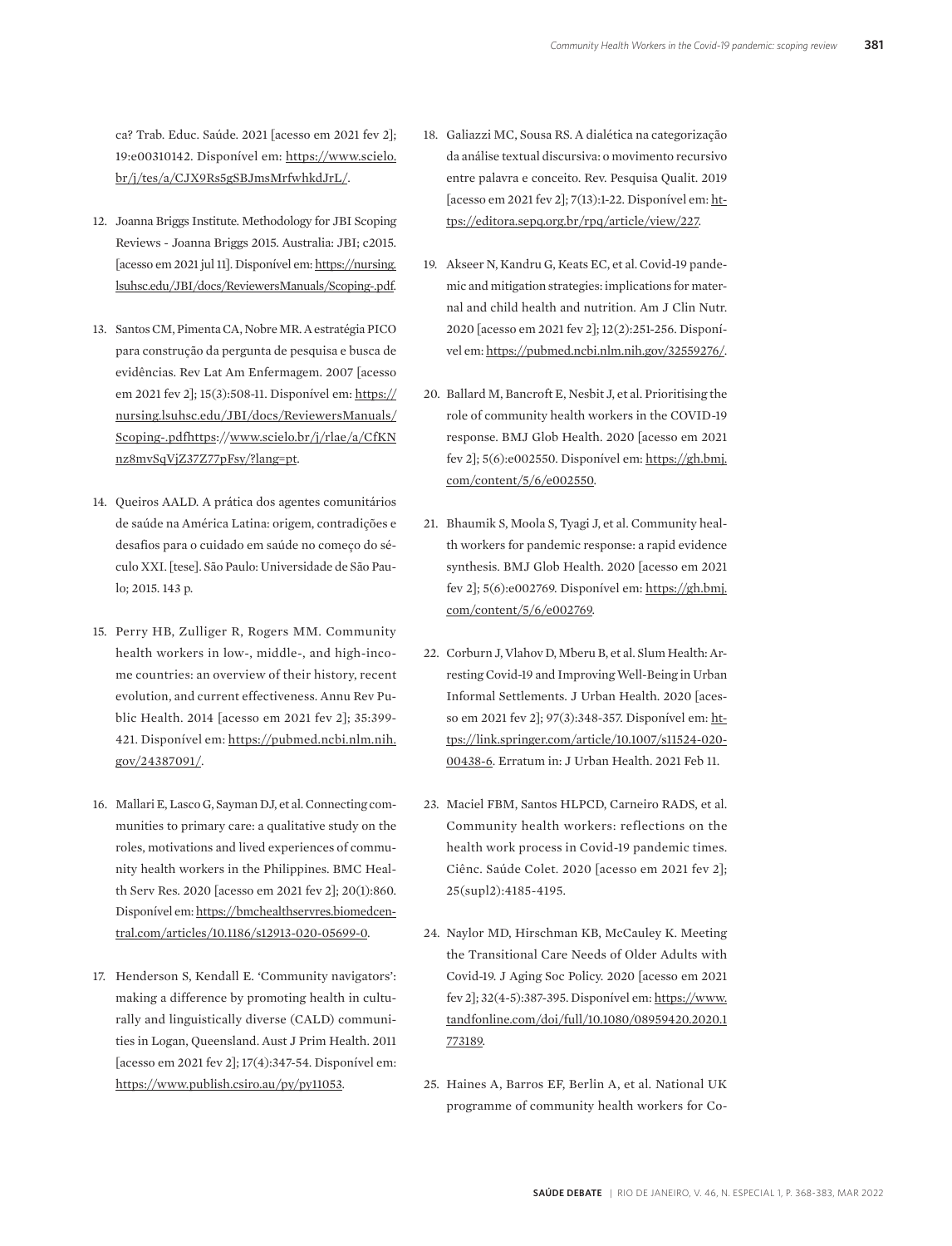vid-19 response. Lancet. 2020 [acesso em 2021 fev 2]; 395(10231):1173-1175. Disponível em: 10.1016/S0140- 6736(20)30735-2.

- 26. Nepomnyashchiy L, Dahn B, Saykpah R, et al. Covid-19: Africa needs unprecedented attention to strengthen community health systems. Lancet. 2020 [acesso em 2021 fev 2]; 396(10245):150-152. Disponível em: https://www.thelancet.com/journals/lancet/ article/PIIS0140-6736(20)31532-4/fulltext.
- 27. Brey Z, Mash R, Goliath C, et al. Home delivery of medication during Coronavirus disease 2019, Cape Town, South Africa: Short report. Afr J Prim Health Care Fam Med. 2020 [acesso em 2021 fev 2]; 12(1):e1-e4. Disponível em: https://pubmed.ncbi.nlm. nih.gov/32501022/.
- 28. Mash R, Goliath C, Perez G. Re-organising primary health care to respond to the Coronavirus epidemic in Cape Town, South Africa. Afr J Prim Health Care Fam Med. 2020 [acesso em 2021 fev 2]; 12(1):e1 e4. Disponível em: https://phcfm.org/index.php/ PHCFM/article/view/2607.
- 29. David N, Mash R. Community-based screening and testing for Coronavirus in Cape Town, South Africa: Short report. Afr J Prim Health Care Fam Med. 2020 [acesso em 2021 fev 2]; 12(1):e1-e3. Disponível em: https://phcfm.org/index.php/PHCFM/article/ view/2499.
- 30. Omoronyia O, Ekpenyong N, Ukweh I, et al. Knowledge and practice of Covid-19 prevention among community health workers in rural Cross River State, Nigeria: implications for disease control in Africa. Pan Afr Med J. 2020 [acesso em 2021 fev 2]; 37:50. Disponível em: https://pubmed.ncbi.nlm.nih.gov/33209177/.
- 31. Sham L, Ciccone O, Patel AA. The Covid-19 pandemic and Community Health Workers: An opportunity to maintain delivery of care and education for families of children with epilepsy in Zambia. J Glob Health. 2020 [acesso em 2021 fev 2]; 10(2):020329. Disponível em: https://pubmed.ncbi.nlm.nih.gov/33110529/.
- 32. Lotta G, Wenham C, Nunes J, Pimenta DN. Communi-

ty health workers reveal COVID-19 disaster in Brazil. Lancet. 2020 [acesso em 2021 fev 2]; 396(10248):365- 366. Disponível em: https://www.thelancet.com/journals/lancet/article/PIIS0140-6736(20)31521-X/fulltext.

- 33. Duarte RB, Medeiros LMF, Araújo MJADM, et al. Agentes Comunitários de Saúde frente à Covid-19: Vivências junto aos profissionais de enfermagem. Enferm. foco. 2020 [acesso em 2021 fev 2]; 11(1): 252- 256.
- 34. Reinders S, Alva A, Huicho L, et al. Indigenous communities' responses to the COVID-19 pandemic and consequences for maternal and neonatal health in remote Peruvian Amazon: a qualitative study based on routine programme supervision. BMJ Open. 2020 [acesso em 2021 fev 2]; 10(12):e044197. Disponível em: https://bmjopen.bmj.com/content/10/12/ e044197.
- 35. Mayfield-Johnson S, Smith DO, Crosby SA, et al. Insights on Covid-19 From Community Health Worker State Leaders. J Ambul Care Manage. 2020 [acesso em 2021 fev 2]; 43(4):268-277. Disponível em: https:// pubmed.ncbi.nlm.nih.gov/32858726/.
- 36. Logan RI, Castañeda H. Addressing Health Disparities in the Rural United States: Advocacy as Caregiving among Community Health Workers and Promotores de Salud. Int J Environ Res Public Health. 2020 [acesso em 2021 fev 2]; 17(24):9223. Disponível em: https://www.mdpi.com/1660-4601/17/24/9223.
- 37. Katzman JG, Tomedi LE, Thornton K, et al. Innovative Covid-19 Programs to Rapidly Serve New Mexico: Project ECHO. Public Health Rep. 2021 [acesso em 2021 fev 2]; 136(1):39-46. Disponível em: https:// pubmed.ncbi.nlm.nih.gov/33216679/.
- 38. Peretz PJ, Islam N, Matiz LA. Community Health Workers and Covid-19 - Addressing Social Determinants of Health in Times of Crisis and Beyond. N Engl J Med. 2020 [acesso em 2021 fev 2]; 383(19):e108. Disponível em: https://www.nejm.org/doi/10.1056/ NEJMp2022641.